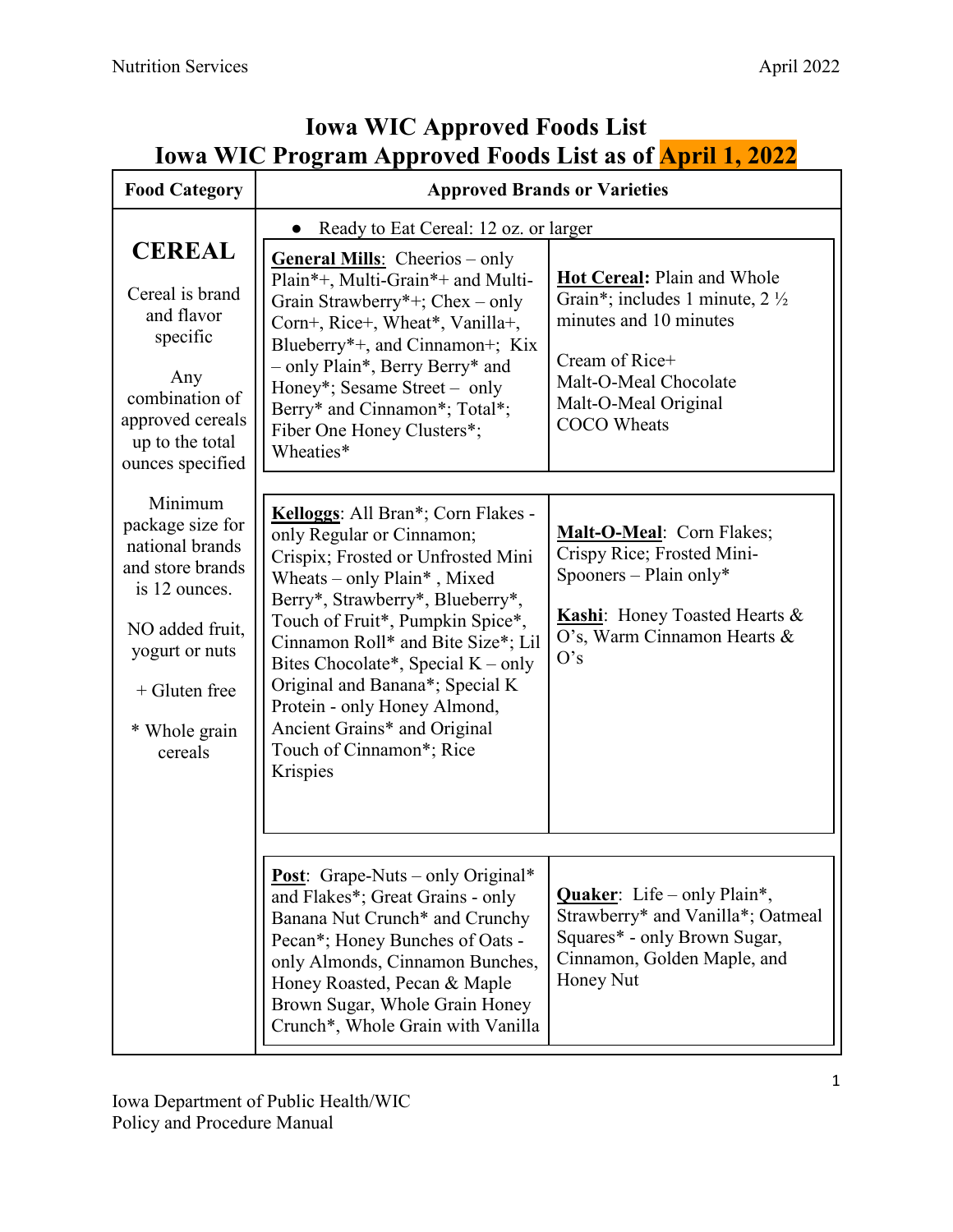| Bunches*                                                                                                                                                                                                                                                                                                                                                                                                                                                                                                                                                                                                                                                                                                |                                                                                                                                                                                                                                                                                                                                           |
|---------------------------------------------------------------------------------------------------------------------------------------------------------------------------------------------------------------------------------------------------------------------------------------------------------------------------------------------------------------------------------------------------------------------------------------------------------------------------------------------------------------------------------------------------------------------------------------------------------------------------------------------------------------------------------------------------------|-------------------------------------------------------------------------------------------------------------------------------------------------------------------------------------------------------------------------------------------------------------------------------------------------------------------------------------------|
|                                                                                                                                                                                                                                                                                                                                                                                                                                                                                                                                                                                                                                                                                                         |                                                                                                                                                                                                                                                                                                                                           |
| Only these store brands 12 oz. or larger                                                                                                                                                                                                                                                                                                                                                                                                                                                                                                                                                                                                                                                                |                                                                                                                                                                                                                                                                                                                                           |
| Bran Flakes*, Corn Flakes, Corn<br>Biscuits/Corn Squares, Crisp(y)<br>Rice, Crispy Hexagons/Twin Grain<br>Crisp, Frosted Shredded Wheat*,<br>Frosted Bite-Size Shredded<br>Wheat*, Multigrain Toasted Oats*/<br>Multigrain Tasteeos*/Multigrain<br>Medley*/Spins*, Nutty<br>Nuggets*/Crunchy Nuggets*/<br>Nuggety Nuggets*/Wheat and<br>Crunchy*, Oats and More/Oats and<br>More with Almonds/Honey and<br>Oats, Oat Wise*/Simply Living*/4<br>Corner Crunch*/Live it Up!/Live<br>Life $\omega$ 100%/Crunchy Oat<br>Squares*, Oatmeal Squares*/Oat<br>Squares*, Rice Biscuits/Rice<br>Squares, Toasted Oats*/Tasteeos*/<br>Happy O's*/Rollin Oats*, Wheat<br>Flakes*, Wheat Squares*/Wheat<br>Biscuits* | Always Save<br><b>Best Choice</b><br><b>Best Yet</b><br>Centrella<br>Clear Value<br><b>Essential Everyday</b><br>Fareway/Fastco<br>Food Club<br><b>Great Value</b><br>HyTop<br>Hy-Vee<br><b>IGA</b><br>Kemach<br>Kiggin's<br><b>Market Pantry</b><br>Our Family<br>Save-A-Lot<br>Schnucks<br>Shurfine<br>Signature Select<br>That's Smart |

| <b>Food Category</b>                          | <b>Approved Brands or Varieties</b>                                                                                                                                                                                                                                                                      |  |
|-----------------------------------------------|----------------------------------------------------------------------------------------------------------------------------------------------------------------------------------------------------------------------------------------------------------------------------------------------------------|--|
| 100%<br>Whole                                 | Must say "100% whole wheat" on the package and whole wheat<br>must be the first ingredient on the label.<br>16 ounce loaf 100% whole wheat loaf approved brands include:<br>Arnold Light 100% Whole Wheat<br>Aunt Millie's 100% Whole Wheat<br>Best Choice 100% Whole Wheat<br>Best Yet 100% Whole Wheat |  |
| Wheat<br><b>Bread/Buns</b><br>NO added fruit, |                                                                                                                                                                                                                                                                                                          |  |
| nuts and seeds                                | Bunny 100% Whole Wheat<br>Family Choice 100% Whole Wheat<br>Fareway 100% Whole Wheat                                                                                                                                                                                                                     |  |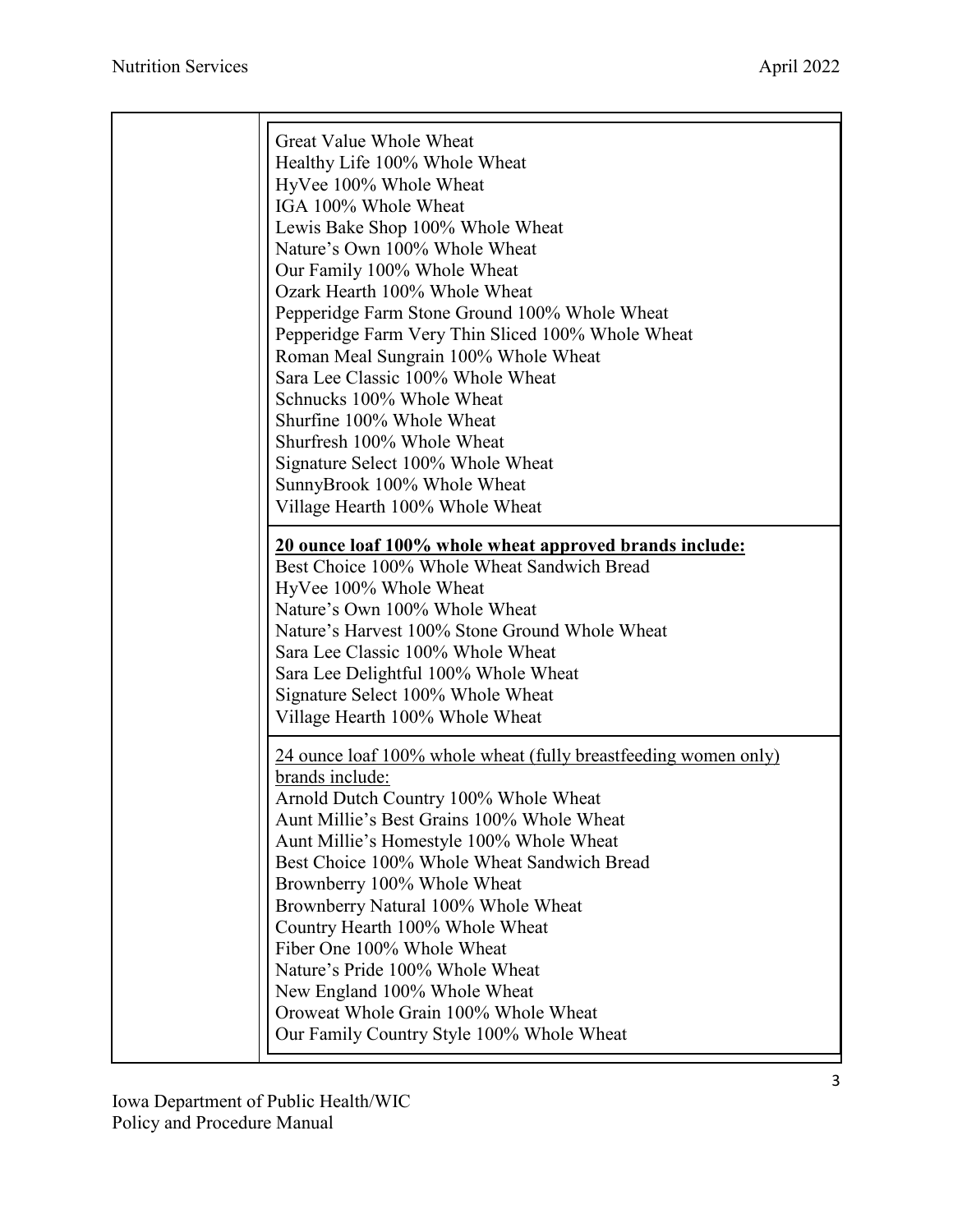| Pepperidge Farm Farmhouse 100% Whole Wheat<br>Pepperidge Farm Whole Grain 100% Whole Wheat<br>Sara Lee Hearty & Delicious 100% Whole Wheat<br>Village Hearth NE 100% Whole Wheat<br>Wholesome Harvest Stone Ground 100% Whole Wheat                                                             |
|-------------------------------------------------------------------------------------------------------------------------------------------------------------------------------------------------------------------------------------------------------------------------------------------------|
| 16 ounce buns 100% whole wheat packages approved brands include:<br>Arnold 100% Whole Wheat Sandwich Buns<br>Brownberry 100% Whole Wheat Sandwich Buns<br>Brownberry 100% Whole Wheat Hot Dog Buns<br>Healthy Life 100% Whole Wheat Sandwich Buns<br>Healthy Life 100% Whole Wheat Hot Dog Buns |
| Natures Harvest 100% Whole Wheat Hamburger Buns<br>Natures Harvest 100% Whole Wheat Hot Dog Buns<br>Oroweat 100% Whole Wheat Hot Dog Buns<br>Sara Lee 100% Whole Wheat Hamburger Buns<br>Sara Lee 100% Whole Wheat Hot Dog Buns<br>Wonder 100% Whole Wheat                                      |
|                                                                                                                                                                                                                                                                                                 |

| <b>Food Category</b>                           | <b>Approved Brands or Varieties</b>                                                           |  |
|------------------------------------------------|-----------------------------------------------------------------------------------------------|--|
| <b>Brown</b><br><b>Rice</b>                    | 14-16 ounce package includes instant and boil-in-bag<br>$\bullet$                             |  |
| NO added<br>flavoring                          | 16 ounce any brand of plain regular brown rice<br>$\bullet$                                   |  |
| <b>Oatmeal</b><br>Oatmeal is<br>brand specific | Quick or Old Fashioned<br>16 oz. Container:<br>Mom's Best<br><b>Best Choice</b><br>Our Family |  |
| 100%<br>Whole<br>Wheat<br>Pasta                | Any Brand 16 oz.<br>Any shape including spaghetti, spirals, penne, rotini, elbows,            |  |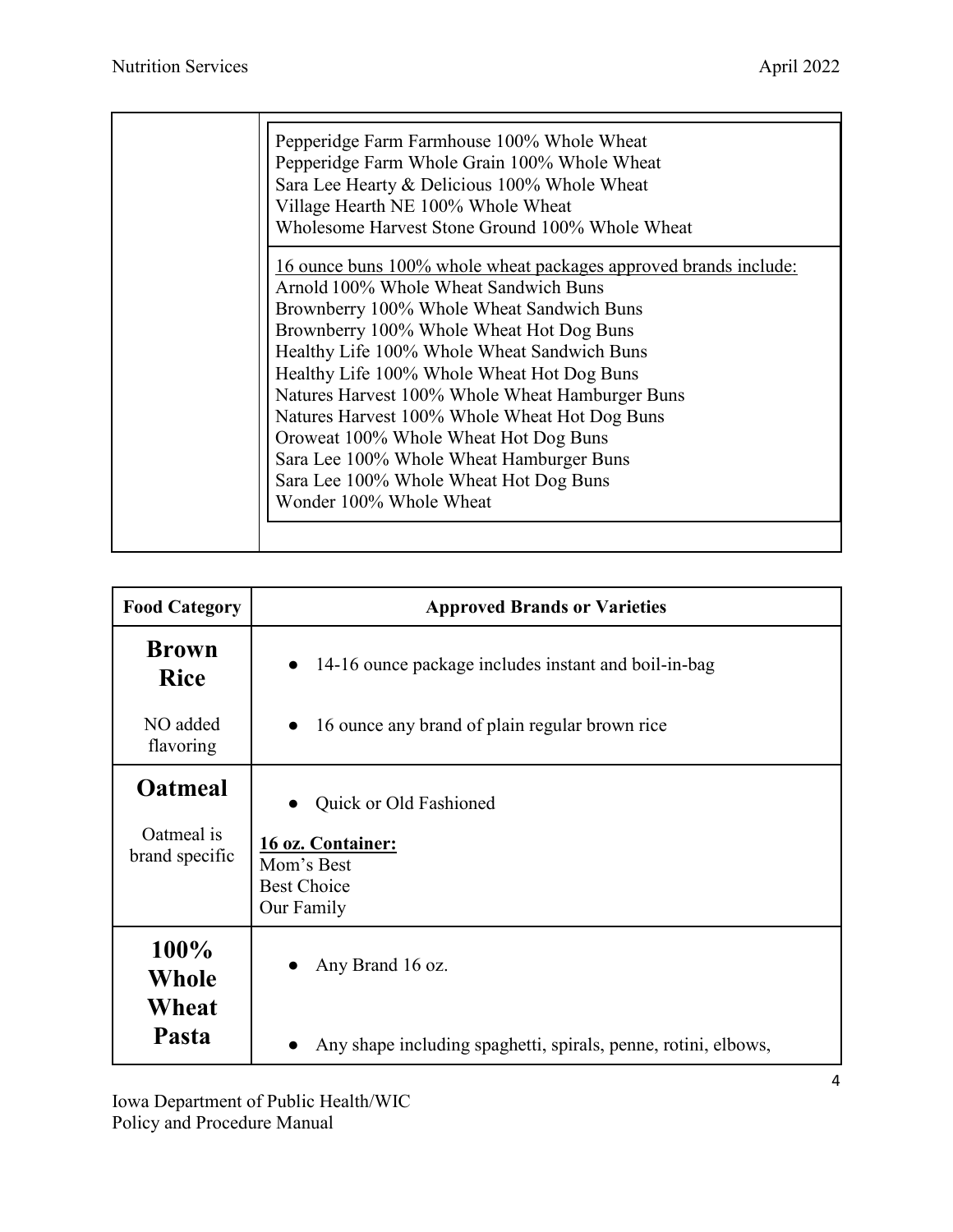| NO added<br>sugars, fats, oils<br>or salt<br>NO pasta made<br>from rice,<br>quinoa, flax,<br>corn or<br>vegetables | macaroni or shells                       |                               |
|--------------------------------------------------------------------------------------------------------------------|------------------------------------------|-------------------------------|
| <b>Soft Corn</b>                                                                                                   | 16 ounce package<br>$\bullet$            |                               |
| and Whole                                                                                                          | <b>Corn Tortillas (Yellow or White):</b> | <b>Whole Wheat Tortillas:</b> |
| Wheat                                                                                                              | Azteca                                   | Azteca                        |
|                                                                                                                    | <b>Best Choice</b>                       | <b>Best Choice</b>            |
| <b>Tortillas</b>                                                                                                   | <b>Best Yet</b>                          | Buenavita                     |
|                                                                                                                    | Calidad                                  | Celia's                       |
| No added                                                                                                           | Carlita                                  | Chi-Chi's                     |
| flavoring                                                                                                          | Celia's                                  | Food Club                     |
|                                                                                                                    | Chi-Chi's                                | Frescado                      |
|                                                                                                                    | Don Poncho                               | <b>Great Value</b>            |
|                                                                                                                    | <b>Essential Everyday</b>                | Hormel                        |
|                                                                                                                    | Food Club                                | HyVee                         |
|                                                                                                                    | Frescado                                 | <b>IGA</b>                    |
|                                                                                                                    | Guerrero                                 | La Banderita                  |
|                                                                                                                    | Herdez                                   | Mama Laupe's                  |
|                                                                                                                    | HyVee                                    | Mission                       |
|                                                                                                                    | <b>IGA</b>                               | Ortega                        |
|                                                                                                                    | La Banderita                             | Our Family                    |
|                                                                                                                    | La Burrita                               | Schnucks                      |
|                                                                                                                    | Mama Lupe's                              | Shurfine                      |
|                                                                                                                    | Mission                                  | <b>Signature Select</b>       |
|                                                                                                                    | Our Family                               |                               |
|                                                                                                                    | Pepito                                   |                               |
|                                                                                                                    | Sara Lee                                 |                               |
|                                                                                                                    | Shurfresh                                |                               |
|                                                                                                                    | Tia Rosa                                 |                               |

**Food Category Approved Brands or Varieties**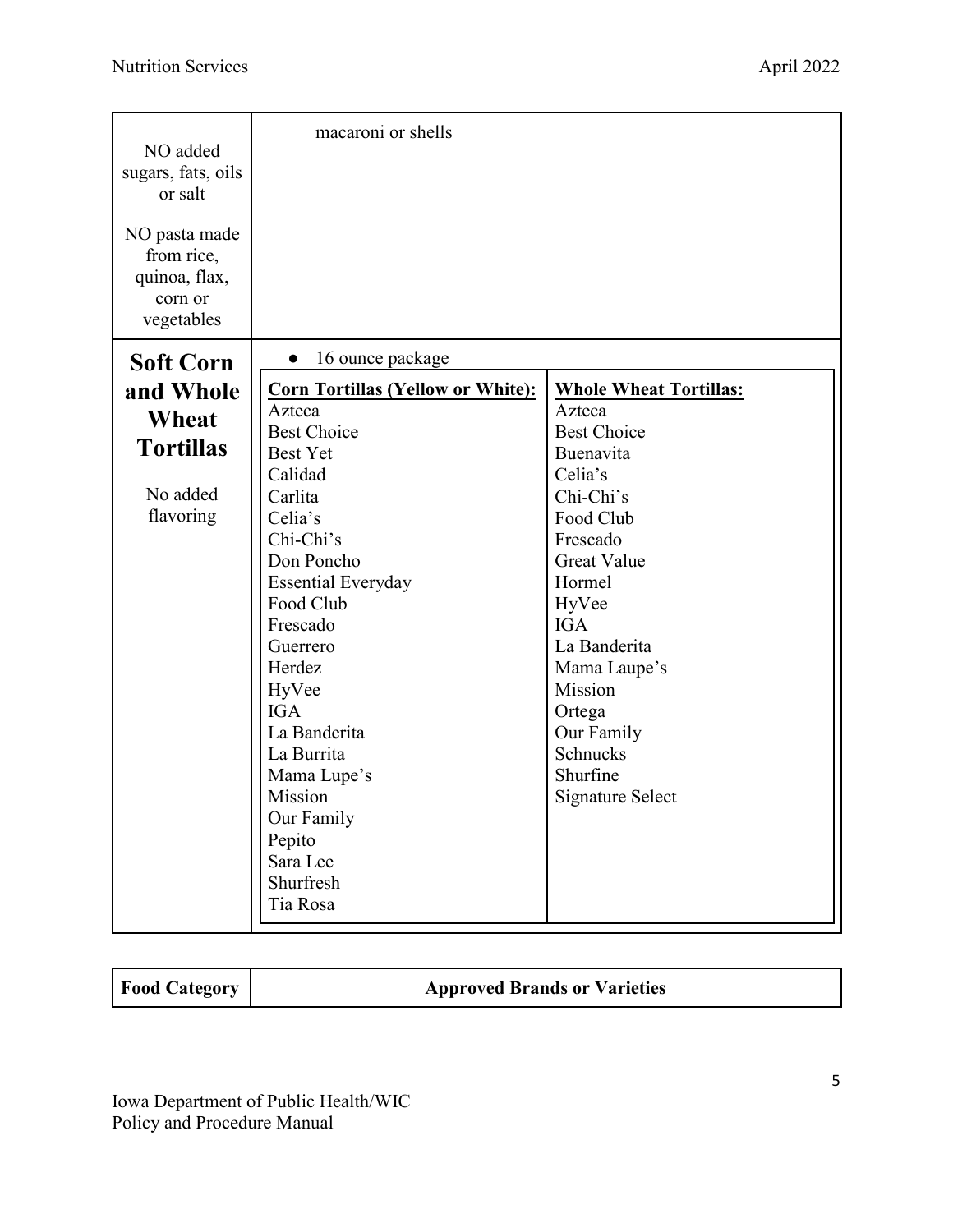| <b>CANNED</b>                                                                                                                                                         | Any Brand 15 -16 oz.                                                                                                                                                                                                 |
|-----------------------------------------------------------------------------------------------------------------------------------------------------------------------|----------------------------------------------------------------------------------------------------------------------------------------------------------------------------------------------------------------------|
| <b>BEANS</b>                                                                                                                                                          | Regular, low-salt or no-salt                                                                                                                                                                                         |
| NO baked<br>beans, refried<br>bean or chili<br>beans                                                                                                                  | Includes: black, black-eyed peas, butter, cannellini, garbanzo<br>(chickpeas), great northern, kidney, lima, navy, pinto, red, split peas                                                                            |
| NO soup or<br>soup mix                                                                                                                                                |                                                                                                                                                                                                                      |
| NO added<br>vegetables,<br>fruits, meat,<br>sugars, fats, or<br>oils                                                                                                  |                                                                                                                                                                                                                      |
| <b>DRIED</b><br><b>BEANS</b><br><b>AND</b><br><b>PEAS</b><br>NO mixed<br>beans or soup<br>mix<br>NO added<br>vegetables,<br>fruits, meat,<br>sugars, fats, or<br>oils | Any brand in 16 ounce packages<br>Includes: black, black-eyed peas (cow peas or cow beans), kidney,<br>garbanzo (chickpeas), great northern, lentil, limas (butter beans),<br>navy, pinto, red, soybeans, split peas |
| <b>PEANUT</b><br><b>BUTTER</b>                                                                                                                                        | Any brand in containers of 16-18 ounces                                                                                                                                                                              |
| NO peanut<br>butter spreads<br>or reduced fat                                                                                                                         | Includes: chunky, crunchy, creamy, smooth, low sodium and reduced<br>sugar                                                                                                                                           |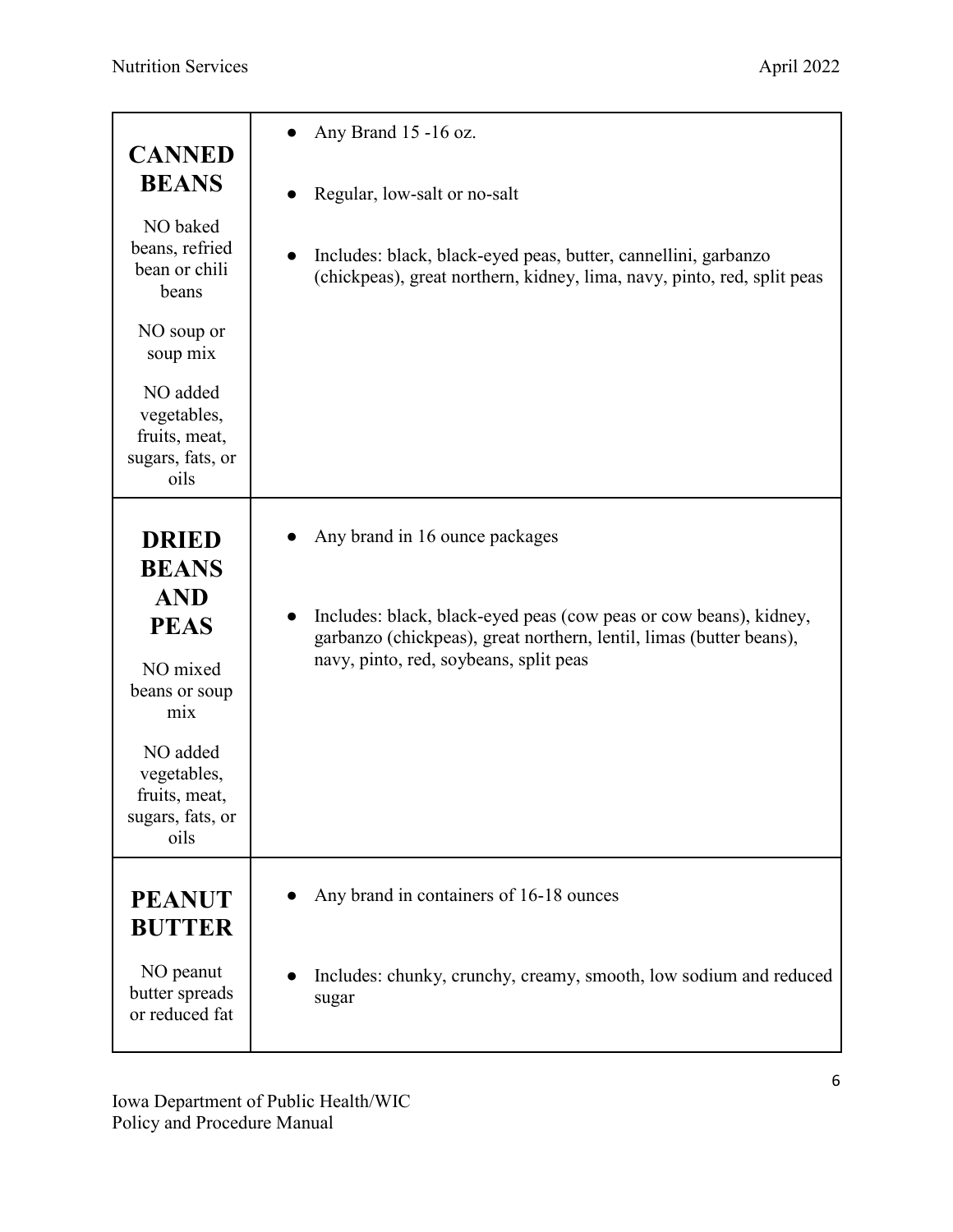| NO added<br>marshmallows,<br>honey,<br>almonds, jelly,<br>chocolate or<br>similar<br>ingredients | Must contain more than 90% peanuts and no more than 55% fat         |
|--------------------------------------------------------------------------------------------------|---------------------------------------------------------------------|
| NO bulk or<br>freshly ground                                                                     |                                                                     |
| NO refrigerated                                                                                  |                                                                     |
| <b>CANNED</b><br><b>TUNA</b>                                                                     | Any brand of chunk light tuna including water packed and oil packed |
| NO added<br>ingredients                                                                          | Minimum container size of 5 ounces; includes cans and foil pouches  |
| NO white<br>albacore, solid<br>or Yellowfin<br>tuna                                              | Includes regular and low sodium                                     |
| cans and foil<br>pouches                                                                         |                                                                     |
| <b>CANNED</b><br><b>SALMON</b>                                                                   | Any brand of pink salmon with or without bones and skin             |
| NO chum or red<br>salmon                                                                         | Minimum container size of 5 ounces; includes cans and foil pouches  |
| NO added<br>ingredients                                                                          | Includes regular and low sodium                                     |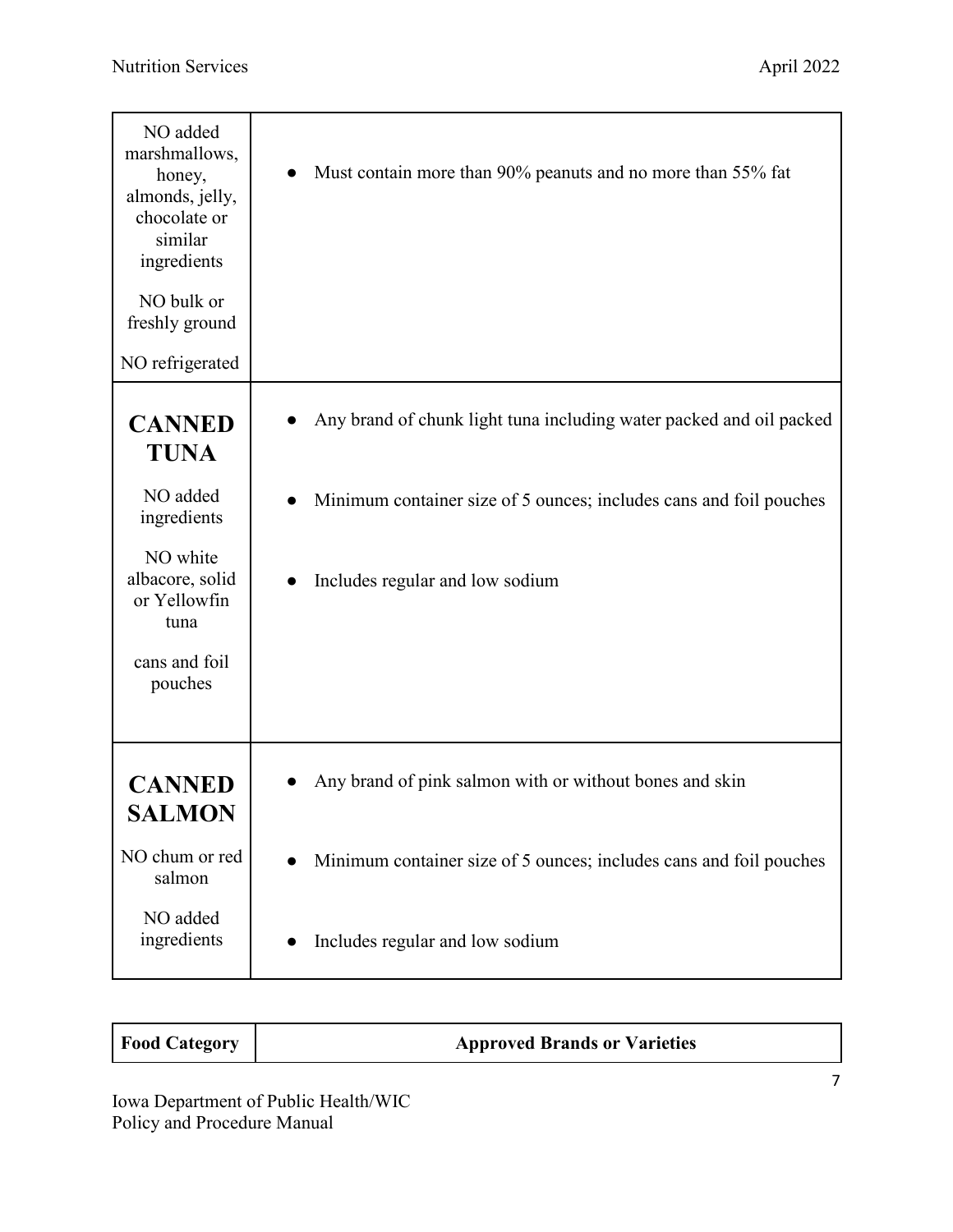|                                                                                                                                                                                       | 64 ounce Bottles - Shelf Stable                                                                                                                                                                                                                                                                                                                                                                                          |                                                                                                                                                                                                                                                                                                                                                                                                                                                       |
|---------------------------------------------------------------------------------------------------------------------------------------------------------------------------------------|--------------------------------------------------------------------------------------------------------------------------------------------------------------------------------------------------------------------------------------------------------------------------------------------------------------------------------------------------------------------------------------------------------------------------|-------------------------------------------------------------------------------------------------------------------------------------------------------------------------------------------------------------------------------------------------------------------------------------------------------------------------------------------------------------------------------------------------------------------------------------------------------|
| <b>JUICE</b><br>Only these<br>brands, flavors<br>and container<br>sizes<br>Approved<br>brands and<br>flavors also<br>include calcium-<br>fortified juices<br>Only 100%<br>unsweetened | <b>Apple juice:</b><br>Always Save, Apple & Eve,<br>Baymist, Best Choice, Best Yet,<br>Big Tex, Corner Store, Essential<br>Everyday, Fareway, Food Club,<br>Great Value, Harvest Classic,<br>HyTop, HyVee, IGA, Juicy Juice,<br>Langers, Market Pantry, Mott's<br>Original, Mrs. Clark's, Ocean<br>Spray, Old Orchard, Our Family,<br>Schnucks, Seneca, Shurfine,<br>Signature Select, Texsun, Tipton<br>Grove, Tree Top | <b>Blended fruit juice (all flavors of</b><br>these brands):<br>Apple & Eve Cranberry Blends,<br>Best Choice, Best Yet, Big Tex,<br>Great Value, Food Club , HyVee<br><b>Cranberry and Pomegranate</b><br>Blends, HyVee Just Juice, IGA,<br>Juicy Juice, Langers, Libby's,<br>Market Pantry, Mott's Apple<br>blends Northland Cranberry<br>Blends, Ocean Spray , Old Orchard,<br>Our Family, Schnucks, Shurfine,<br>Signature Select, Texsun, Welch's |
| fruit juice                                                                                                                                                                           | <b>Grape juice:</b> White, Purple or Red                                                                                                                                                                                                                                                                                                                                                                                 | <b>Grapefruit juice:</b> White, Pink or                                                                                                                                                                                                                                                                                                                                                                                                               |
| Only 100%<br>vegetable juice<br>NO drinks, ades,<br>nectars, juice                                                                                                                    | Always Save, Baymist, Best<br>Choice, Best Yet, Big Tex,<br>Essential Everyday, Fareway, Food<br>Club, Great Value, HyTop, HyVee,                                                                                                                                                                                                                                                                                        | Ruby Red<br>All brands of 100% grapefruit juice                                                                                                                                                                                                                                                                                                                                                                                                       |
| beverages,<br>infant juices,<br>cocktails,<br>twisters or<br>coolers                                                                                                                  | IGA, Langers, Market Pantry,<br>Midwest Country Fare, Mrs.<br>Clark's, Ocean Spray, Old Orchard,<br>Our Family, Schnucks, Shurfine,<br>Signature Select, Texsun, Tipton<br>Grove, Welch's                                                                                                                                                                                                                                |                                                                                                                                                                                                                                                                                                                                                                                                                                                       |
|                                                                                                                                                                                       |                                                                                                                                                                                                                                                                                                                                                                                                                          |                                                                                                                                                                                                                                                                                                                                                                                                                                                       |
|                                                                                                                                                                                       | Orange juice:<br>All brands of 100% orange juice,<br>with or without pulp                                                                                                                                                                                                                                                                                                                                                | <b>Pineapple or Pear juice:</b><br>Best Choice, Big Tex, Everyday<br>Essential, Fareway, Food Club,<br>Great Value, HyTop, HyVee, IGA,<br>Langers, Libby's, Old Orchard, Our<br>Family, Schnucks, Signature<br>Select, Texsun                                                                                                                                                                                                                         |
|                                                                                                                                                                                       |                                                                                                                                                                                                                                                                                                                                                                                                                          |                                                                                                                                                                                                                                                                                                                                                                                                                                                       |
|                                                                                                                                                                                       | Tomato juice or Blended Vegetable juice:<br>Best Choice, Best Yet, Big Tex, Campbell's (Regular, Healthy Request)<br>and Low Sodium), Diane's Garden, Essential Everyday, Fareway, Food                                                                                                                                                                                                                                  |                                                                                                                                                                                                                                                                                                                                                                                                                                                       |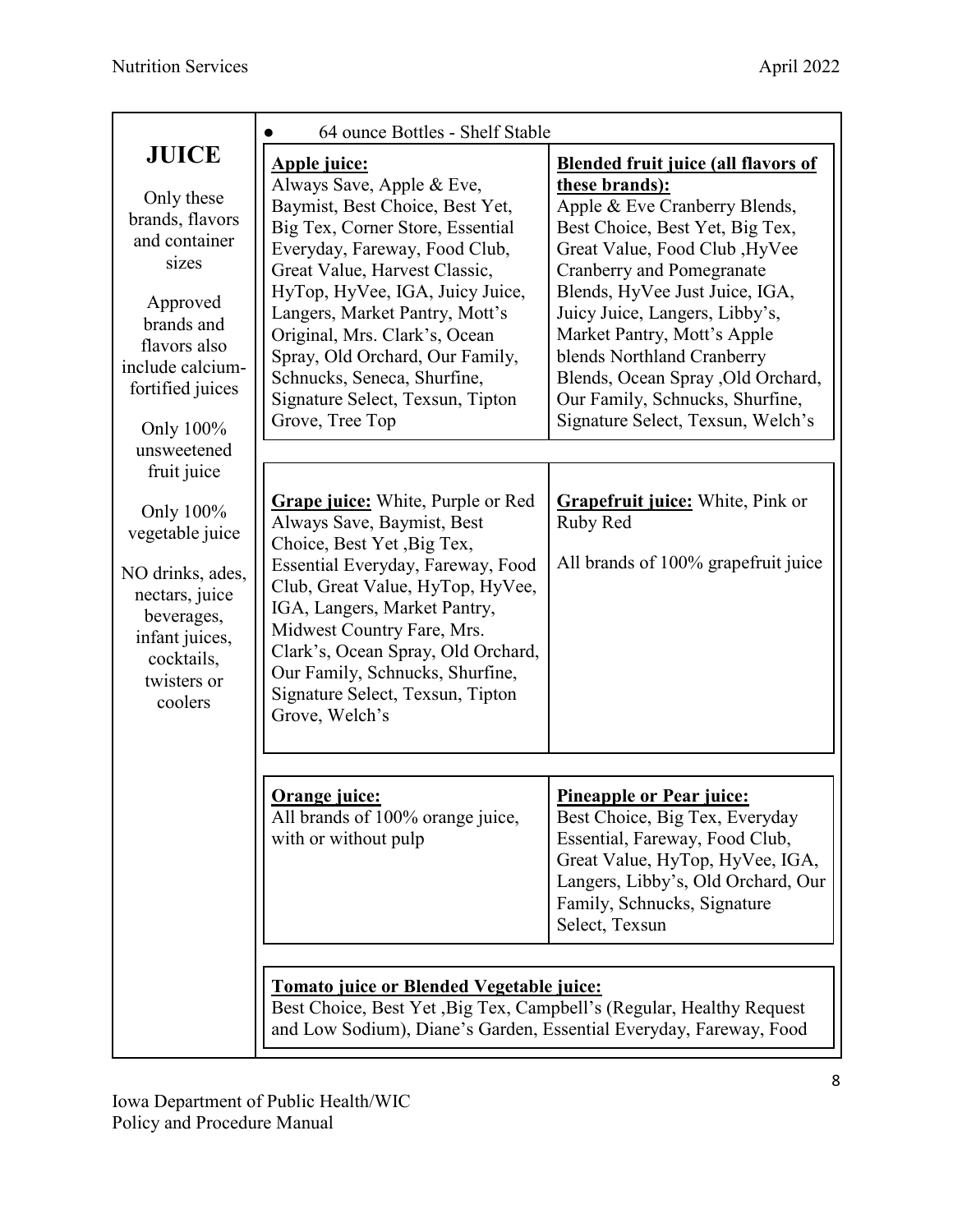|  | Club, Garden Fest, Great Value, HyTop, HyVee, IGA, Langers, Market<br>   Pantry, Mrs. Clark's, Our Family, Schnucks, Signature Select, Texsun, V-   <br>8 Plain only |
|--|----------------------------------------------------------------------------------------------------------------------------------------------------------------------|
|--|----------------------------------------------------------------------------------------------------------------------------------------------------------------------|

| <b>Food Category</b>                                                           |                                                                                                                                                            | <b>Approved Brands or Varieties</b>                                                        |
|--------------------------------------------------------------------------------|------------------------------------------------------------------------------------------------------------------------------------------------------------|--------------------------------------------------------------------------------------------|
|                                                                                | 11.5 - 12 ounce - frozen (single flavors only)<br>$\bullet$                                                                                                |                                                                                            |
| Juice<br>Only these<br>brands, flavors<br>and container<br>sizes               | Apple juice:<br>Best Choice, Food Club, Great<br>Value, HyTop, HyVee, IGA,<br>Market Pantry, Old Orchard, Our<br>Family, Seneca, Shurfine, Tree Top        | Pineapple juice:<br>Dole, Langers, Market Pantry, Old<br>Orchard                           |
| Approved<br>brands and<br>flavors also<br>include calcium-<br>fortified juices | <b>Grape juice:</b> White or Purple<br>Best Choice, Food Club, Great<br>Value, Market Pantry, Old Orchard,<br>Seneca, Welch's (with yellow end<br>cap only | <b>Grapefruit juice:</b> White, Pink or<br>Ruby Red<br>All brands of 100% grapefruit juice |
| Only 100%<br>unsweetened                                                       |                                                                                                                                                            |                                                                                            |
| fruit juice<br>NO drinks, ades,                                                | Orange juice:<br>All brands of 100% orange juice Includes added calcium, with pulp, and<br>pulp-free                                                       |                                                                                            |
| nectars, juice<br>beverages,                                                   | 32 ounce Bottles - Shelf Stable                                                                                                                            |                                                                                            |
| infant juices,<br>cocktails,                                                   |                                                                                                                                                            |                                                                                            |
| twisters or<br>coolers                                                         | Tomato Juice or Blended Vegetable Juice: See 64 oz. for brands                                                                                             |                                                                                            |
|                                                                                | 64 ounce Container - Refrigerated                                                                                                                          |                                                                                            |
|                                                                                | Orange Juice- All brands of 100% orange juice                                                                                                              |                                                                                            |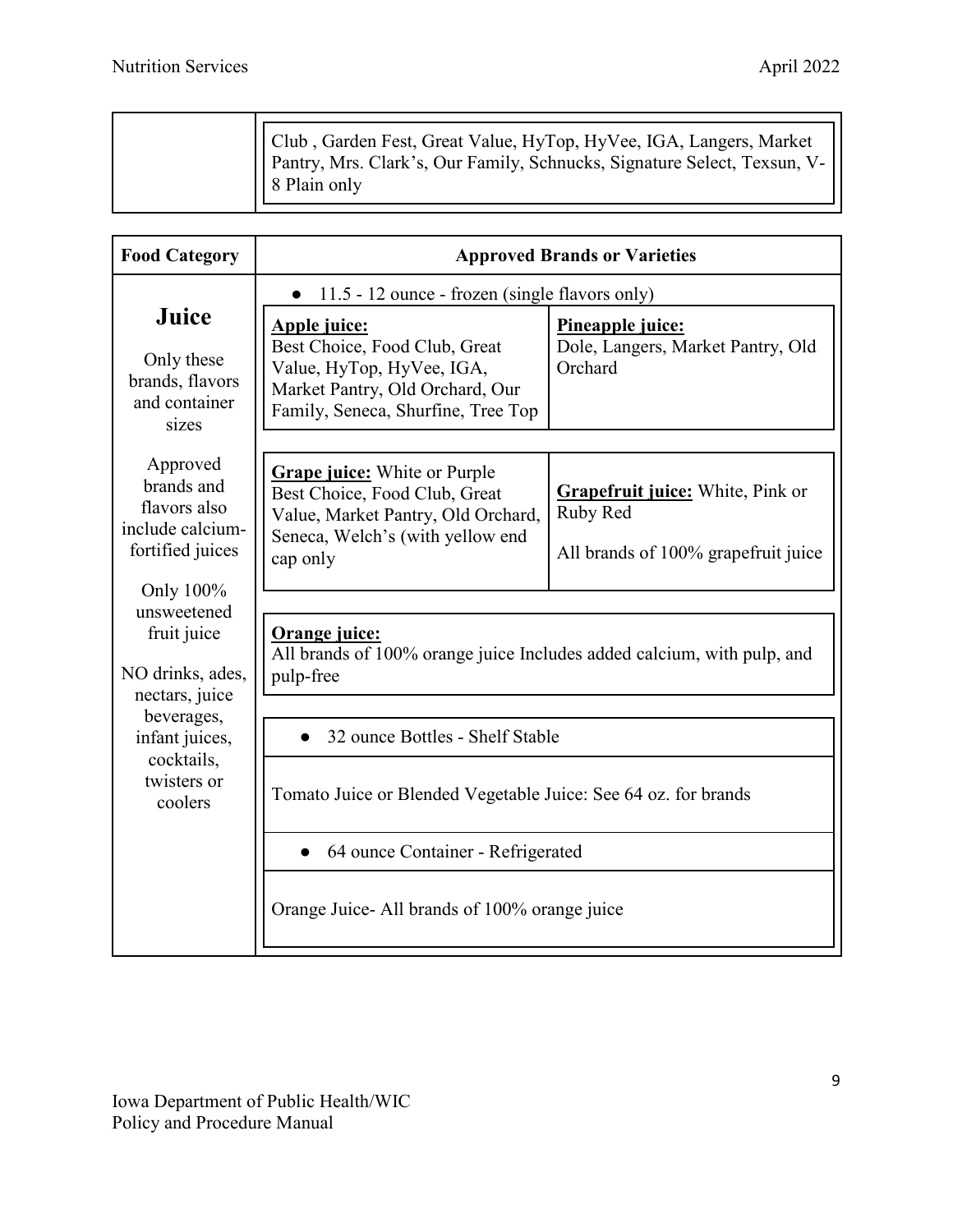| <b>Food Category</b>                                                                                                                       |                                                                                                                                                                                                                                                                                                        | <b>Approved Brands or Varieties</b>                                                                                                                                                                                                                                                                                                      |
|--------------------------------------------------------------------------------------------------------------------------------------------|--------------------------------------------------------------------------------------------------------------------------------------------------------------------------------------------------------------------------------------------------------------------------------------------------------|------------------------------------------------------------------------------------------------------------------------------------------------------------------------------------------------------------------------------------------------------------------------------------------------------------------------------------------|
| <b>CASH</b><br><b>VALUE</b><br><b>VOUCHE</b><br><b>R</b> FOR<br><b>FRUITS</b><br><b>AND</b><br><b>VEGETAB</b><br><b>LES</b><br>If purchase | • Dollar value is specified<br><b>Fruits:</b><br>Allowed: Fresh fruit, frozen in<br>juice or water<br>Not allowed: Syrups or added<br>sugars or sweeteners, added fats,<br>oils, or salt.<br>No dried fruit, items from salad or<br>fruit bars, party trays, fruit baskets,<br>fruit and nut mixtures. | <b>Vegetables:</b><br>Allowed: Fresh including any<br>potatoes, bagged salads with no<br>additional ingredients; frozen<br>without added fat, oil, sauces,<br>sugars, pasta or rice;<br>Not allowed: Dried vegetables,<br>herbs and spices, items from salad<br>bars, party trays, nuts including<br>peanuts; Frozen french fries, tator |
| exceeds value<br>specified,<br>participant may<br>pay the<br>difference                                                                    |                                                                                                                                                                                                                                                                                                        | tots, potato rounds, diced potatoes,<br>shredded hash browns, or hash<br>brown patties with fats/oils,<br>seasonings or sugars.                                                                                                                                                                                                          |

| <b>Milk</b>      |                                                                              |
|------------------|------------------------------------------------------------------------------|
| Cow's milk -     |                                                                              |
| Any brand        | Cow's Milk:                                                                  |
| pasteurized with | 1 % Lowfat or Fat Free Skim Milk                                             |
| vitamins added   | <b>Evaporated Fat Free Milk</b>                                              |
| in the container | <b>Evaporated Whole Milk</b>                                                 |
| size and fat     | Nonfat Dry Milk (powdered)                                                   |
| content          | Chocolate - Whole, 1% Lowfat or Fat Free Skim Milk                           |
| specified        |                                                                              |
|                  | <b>Milk Alternatives:</b>                                                    |
| NO rice or nut   | Lactose-Free Milk – Lowfat $(1\%)$ or Fat Free (e.g., Dairy Ease or Lactaid) |
| milks or milk    | Lactose-Free Milk- Whole (e.g., Dairy Ease or Lactaid)                       |
| with special     | Sweet Acidophilus Milk- Fat free, 1% or 2%                                   |
| health claims    | Powdered Goat Milk – Nonfat or whole, Meyenberg Brand Only                   |
|                  | Evaporated Goat Milk – Whole, Meyenberg Brand Only                           |

| <b>Food Category</b> | <b>Approved Brands or Varieties</b> |
|----------------------|-------------------------------------|
|                      |                                     |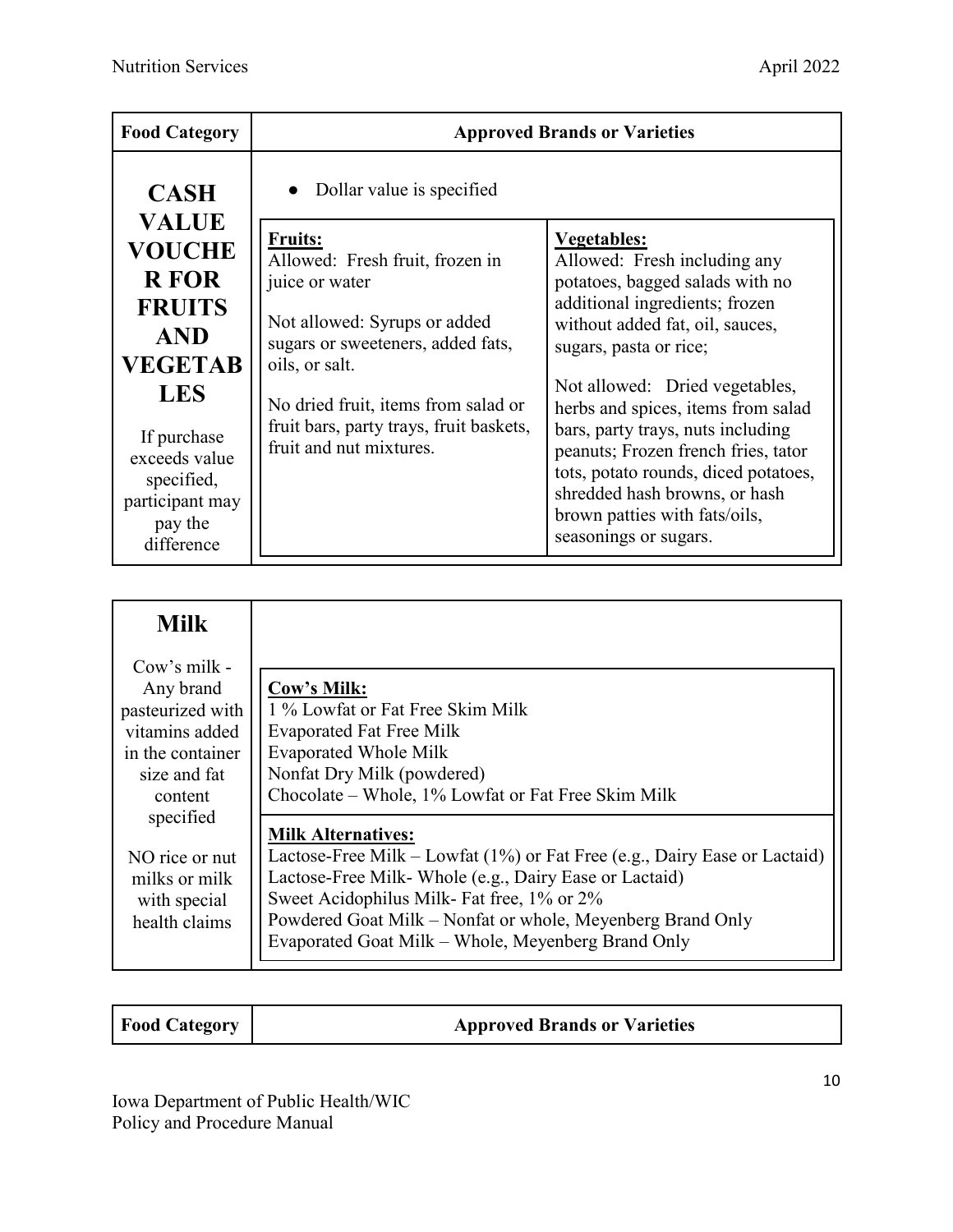| <b>EGGS</b>                                                        | Any brand in containers of one dozen                                                                                       |
|--------------------------------------------------------------------|----------------------------------------------------------------------------------------------------------------------------|
| NO eggs that<br>make special<br>health claims                      | USDA Grade A, large, white or brown<br>$\bullet$                                                                           |
| <b>CHEESE</b>                                                      | Any brand in 8 ounce or 16 ounce packages<br>$\bullet$                                                                     |
|                                                                    | Chunk, shredded or Mozzarella string cheese                                                                                |
| NO sliced,<br>cubed or<br>crumbles                                 | Natural and domestic cheeses including Cheddar, Colby, Colby-<br>Jack, Monterey Jack, and Mozzarella                       |
| NO added                                                           | Includes varieties such as medium, sharp, extra sharp                                                                      |
| ingredients or<br>flavoring                                        | 2% milk, low-fat, and fat free natural cheeses are also allowed                                                            |
| NO processed<br>cheese, cheese<br>spreads or<br>American<br>cheese |                                                                                                                            |
| NO cheese<br>purchased from<br>a service<br>counter                |                                                                                                                            |
| <b>TOFU</b>                                                        | 16 ounce packages                                                                                                          |
| No special<br>health claims                                        | <b>Approved brands:</b><br>Azumaya - Silken, Firm, Extra Firm<br>House Foods (Premium) - Medium Firm, Firm, Extra Firm     |
| <b>SOY</b>                                                         | 64 ounce containers                                                                                                        |
| <b>BEVERAG</b><br>${\bf E}$                                        | <b>Approved brands:</b><br>8th Continent Original or Vanilla Soymilk<br>Silk Original Soy Beverage<br>Great Value Original |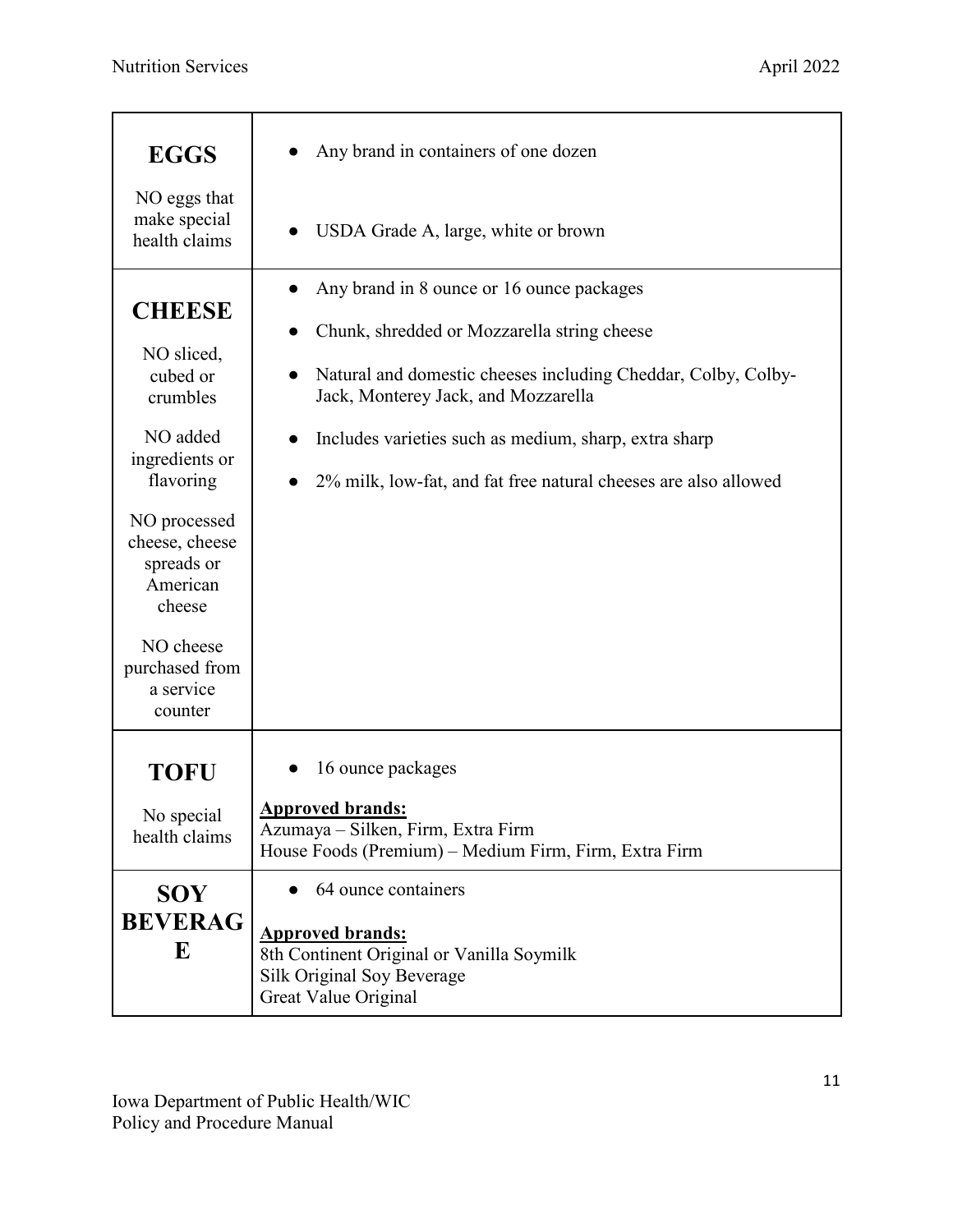| <b>Food Category</b>                                                                                                                                                                                       |                                                                                                                                                                                                                        | <b>Approved Brands or Varieties</b>                                                                                                                                                                                                                                                                                                                                                                                    |
|------------------------------------------------------------------------------------------------------------------------------------------------------------------------------------------------------------|------------------------------------------------------------------------------------------------------------------------------------------------------------------------------------------------------------------------|------------------------------------------------------------------------------------------------------------------------------------------------------------------------------------------------------------------------------------------------------------------------------------------------------------------------------------------------------------------------------------------------------------------------|
| Yogurt                                                                                                                                                                                                     |                                                                                                                                                                                                                        |                                                                                                                                                                                                                                                                                                                                                                                                                        |
| Nonfat, lowfat<br>Whole                                                                                                                                                                                    | 32 oz. Whole:<br>Brown Cow: Maple, Plain, Vanilla                                                                                                                                                                      | 32 oz. Whole Greek:<br>Chobani Greek: Plain                                                                                                                                                                                                                                                                                                                                                                            |
| Plain or<br>flavored                                                                                                                                                                                       | Dannon: Plain, Strawberry, Vanilla                                                                                                                                                                                     | Great Value: Plain                                                                                                                                                                                                                                                                                                                                                                                                     |
| Regular or<br>Greek                                                                                                                                                                                        | Food Club: Vanilla                                                                                                                                                                                                     | Good & Gather: Plain, Honey<br>Vanilla                                                                                                                                                                                                                                                                                                                                                                                 |
| No frozen<br>yogurt, or<br>drinkable<br>yogurt<br>No added<br>ingredients such<br>as granola, nuts,<br>honey, candy<br>pieces, etc.<br>No "light"<br>yogurts with<br>artificial<br>sweeteners or<br>stevia | Lucerne: Plain, Vanilla, Strawberry<br>Mountain High: Plain, Vanilla,<br>Strawberry<br>Oikos: Plain<br>Old Home: Plain, Vanilla<br><b>24 oz. Whole:</b><br>Country View Dairy: Plain<br>Siggi's: Plain, Touch of Honey | HyVee: Honey Salted Caramel,<br>Plain, Honey Vanilla<br>Greek Gods: Black Cherry Honey,<br>Plain, Strawberry Honey, Vanilla<br>Honey<br>Old Home: Plain, Vanilla<br>24 oz. Whole Greek:<br>Greek Gods: Black Cherry,<br>Chocolate Cherry, Chocolate<br>Mocha, Chocolate Strawberry,<br>Honey, Honey Blueberry, Honey<br>Lemon, Honey Orange, Honey<br>Peach, Honey Salted Caramel,<br>Maple, Strawberry Honey, Vanilla |
|                                                                                                                                                                                                            | 24 oz. LowFat:<br>Anderson Erikson: Plain, Vanilla,<br>Strawberry, Cherry Vanilla<br>Country View Dairy: Plain, Vanilla,<br>Strawberry<br>Land O Lakes: Peach, Raspberry,<br>Strawberry, Strawberry-Banana,<br>Vanilla | Honey, Pumpkin Spice<br>24 oz. LowFat Greek:<br>Greek Gods: Plain<br>Country View Dairy: Plain                                                                                                                                                                                                                                                                                                                         |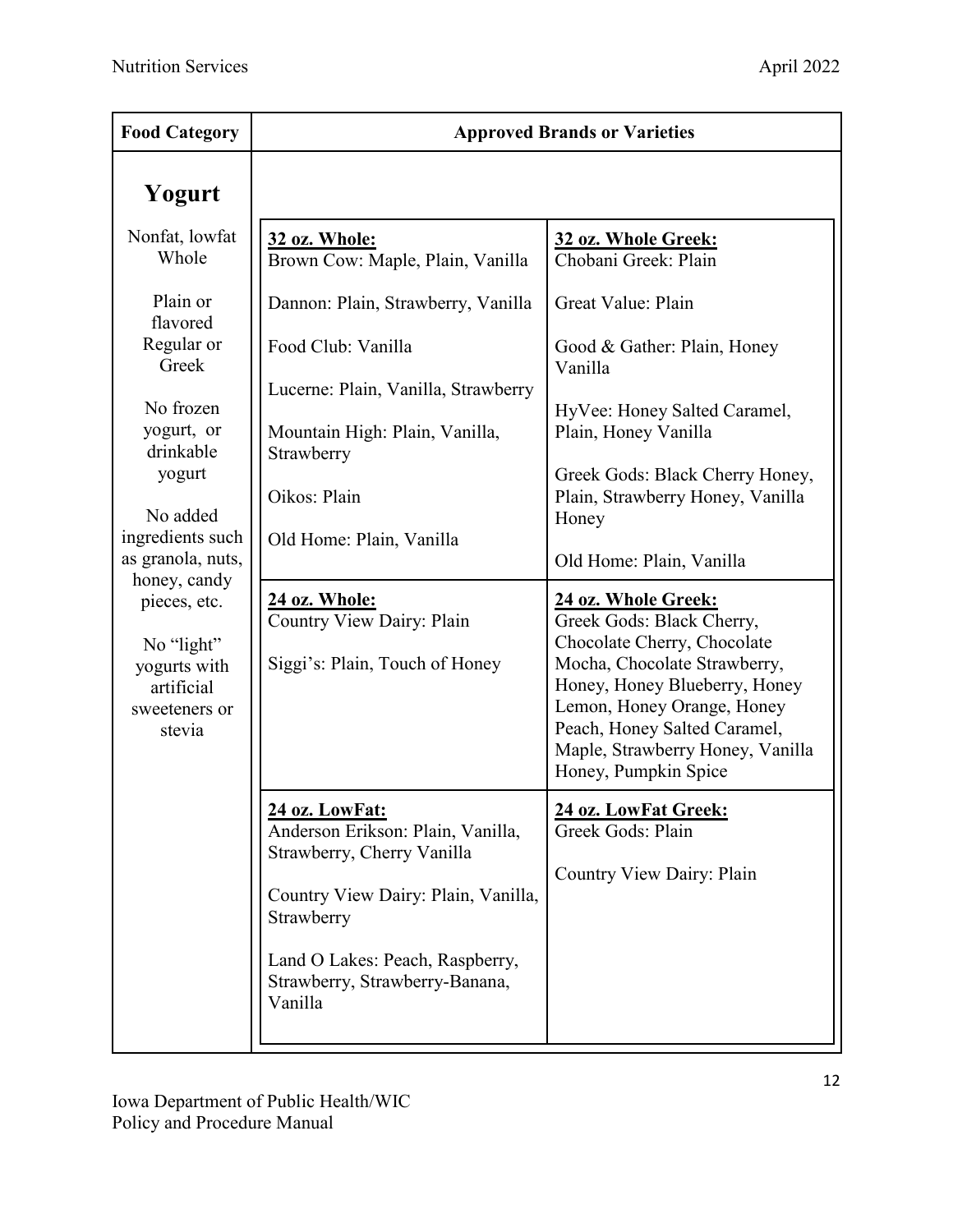| Siggi's: Plain, Vanilla                                                |                                                                              |
|------------------------------------------------------------------------|------------------------------------------------------------------------------|
| 24 oz. NonFat:<br>Land O Lakes: Light Plain<br>Siggi's: Plain, Vanilla | 24 oz. NonFat Greek:<br>Greek Gods: Plain                                    |
| 32 oz. LowFat:<br>Best Choice: Vanilla, Plain,<br>Strawberry           | 32 oz. NonFat:<br>Best Choice: Plain, Vanilla<br>Best Yet: Plain, Vanilla    |
| Best Yet: Plain, Vanilla<br>Coburn Farms: Plain, Vanilla               | Brown Cow: Plain, Vanilla, Cream<br>Top Plain                                |
| Dannon: Plain, Strawberry,<br>Strawberry-Banana, Vanilla               | Dannon: Plain, Strawberry,<br>Strawberry-Banana                              |
| Everyday Essentials: Strawberry,<br>Blueberry, Vanilla, Plain          | Everyday Essentials: Plain                                                   |
| Great Value: Strawberry Banana,<br>Peach, Strawberry, Vanilla          | Great Value: Plain, Strawberry                                               |
| HyVee: Blueberry, Peach, Vanilla,<br>Strawberry, Strawberry-Banana     | HyVee: Plain<br>Lucerne: Plain                                               |
| Lucerne: Vanilla, Strawberry, Plain                                    | Market Pantry: Plain                                                         |
| Market Pantry: Vanilla                                                 | Mountain High: Plain, Vanilla                                                |
| Mountain High: Plain, Vanilla<br>Oikos: Pro Plain                      | Oikos: Plain w/ Maple, Plain<br>w/Honey, Vanilla Bean, Anything<br>but Plain |
| Our Family: Blueberry, Peach,<br>Strawberry, Vanilla                   | Old Home: Plain, Vanilla                                                     |
| Prairie Farms: Blueberry, Peach,<br>Strawberry, Vanilla                | Our Family: Vanilla, Plain,<br>Strawberry                                    |
| Schnucks: Vanilla, Strawberry,<br>Plain                                | Schnucks: Plain<br>Shurfine: Plain                                           |
| Yoplait: Blueberry, Strawberry,                                        |                                                                              |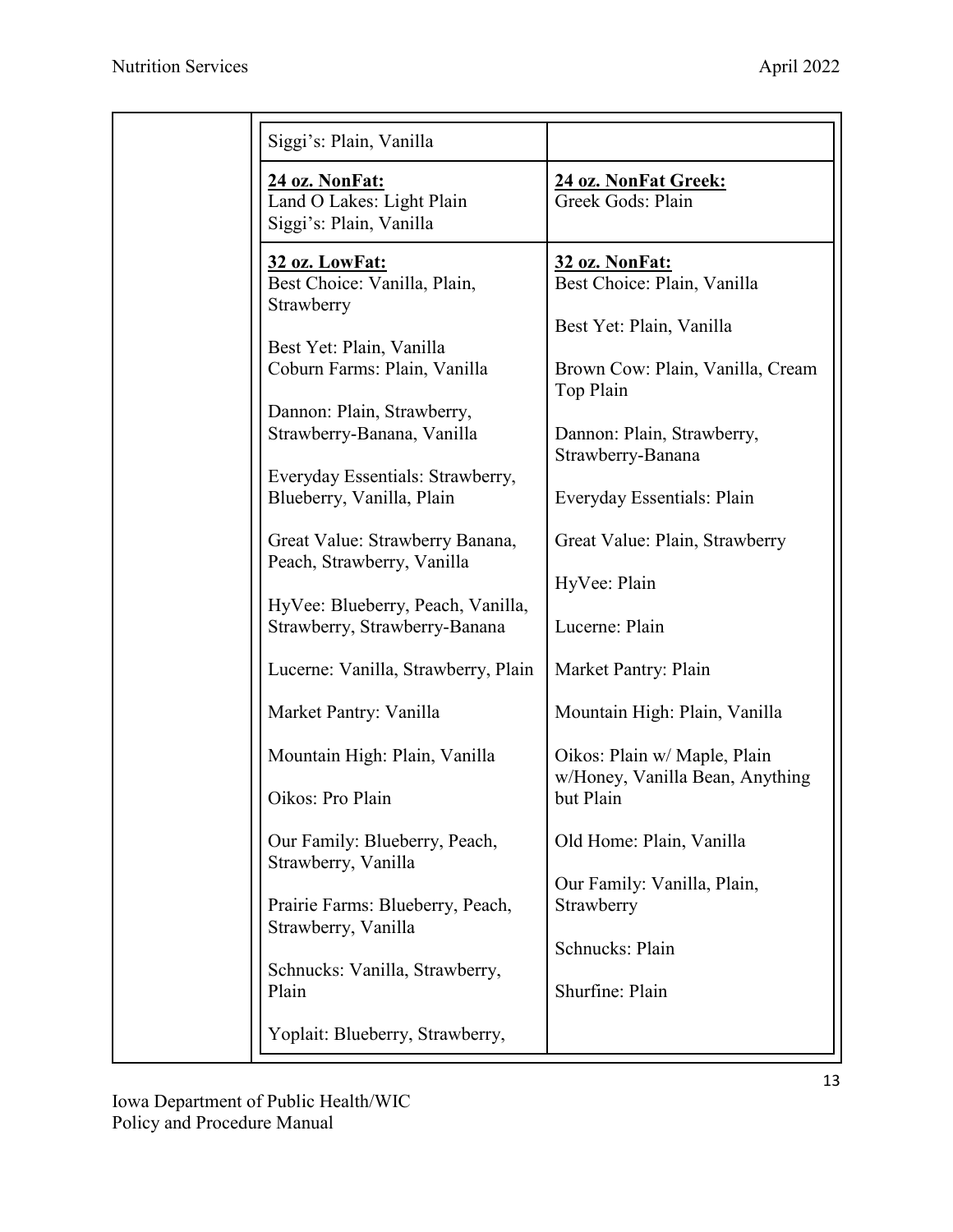| Vanilla, Peach, Strawberry-Banana                                                      |                                                                                                                  |
|----------------------------------------------------------------------------------------|------------------------------------------------------------------------------------------------------------------|
| 32 oz. NonFat Greek:<br>Best Choice: Plain, Vanilla                                    | <b>Yogurt Tubes 8-20z. LowFat:</b><br>Chobani Greek: Strawberry                                                  |
| Chobani: Blueberry, Plain, Vanilla,<br>Strawberry                                      | Chobani Kids: Strawberry Banana<br>Coburn's Yo Whoa: Strawberry &                                                |
| Chobani Simply: Vanilla                                                                | Blueberry, Cotton Candy & Melon<br><b>Berry</b>                                                                  |
| Coburn Farms: Vanilla                                                                  | Great Value: Strawberry/Blueberry,<br>MelonBerry & Strawberry                                                    |
| Dannon Light & Fit: Plain                                                              |                                                                                                                  |
| Fareway: Plain, Vanilla                                                                | Go Gurt: Strawberry, Cotton<br>Candy/Melon Berry, Strawberry<br>Riptide/SpongeBob Berry, Super                   |
| Food Club: Plain, Vanilla                                                              | Punch/Hero Berry,<br>Berry/Strawberry, SpongeBob                                                                 |
| Good & Gather: Plain, Vanilla                                                          | Berry/Strawberry Splash, Sour Patch<br>Kids Red Berry/Blue Raspberry,                                            |
| Great Value: Plain, Vanilla                                                            | Jolly Rancher Green Apple<br>Watermelon Hershey's Cookies N                                                      |
| HyVee: Plain, Vanilla, Strawberry                                                      | Crème, Strawberry & Mystery                                                                                      |
| Nostimo: Plain, Vanilla, Strawberry                                                    | Siggi's; Strawberry                                                                                              |
| Oikos: Anything but Plain, Vanilla<br>Bean, Plain w Maple, Plain w<br>Honey            |                                                                                                                  |
| Old Home: Plain, Vanilla                                                               |                                                                                                                  |
| Open Nature: Plain, Vanilla                                                            |                                                                                                                  |
| Our Family: Plain, Vanilla                                                             |                                                                                                                  |
| 32 oz. LowFat Greek:<br>Chobani: Plain, Mad. Vanilla &<br>Cinnamon,<br>Two Good: Plain | <b>Yogurt Tubes 8-2 oz. Whole:</b><br>Brainiac:<br>Strawberry, Strawberry Banana,<br>Mixed Berry, Cherry Vanilla |
|                                                                                        | <b>Yogurt Tubes 16-2 oz. LowFat:</b>                                                                             |
|                                                                                        |                                                                                                                  |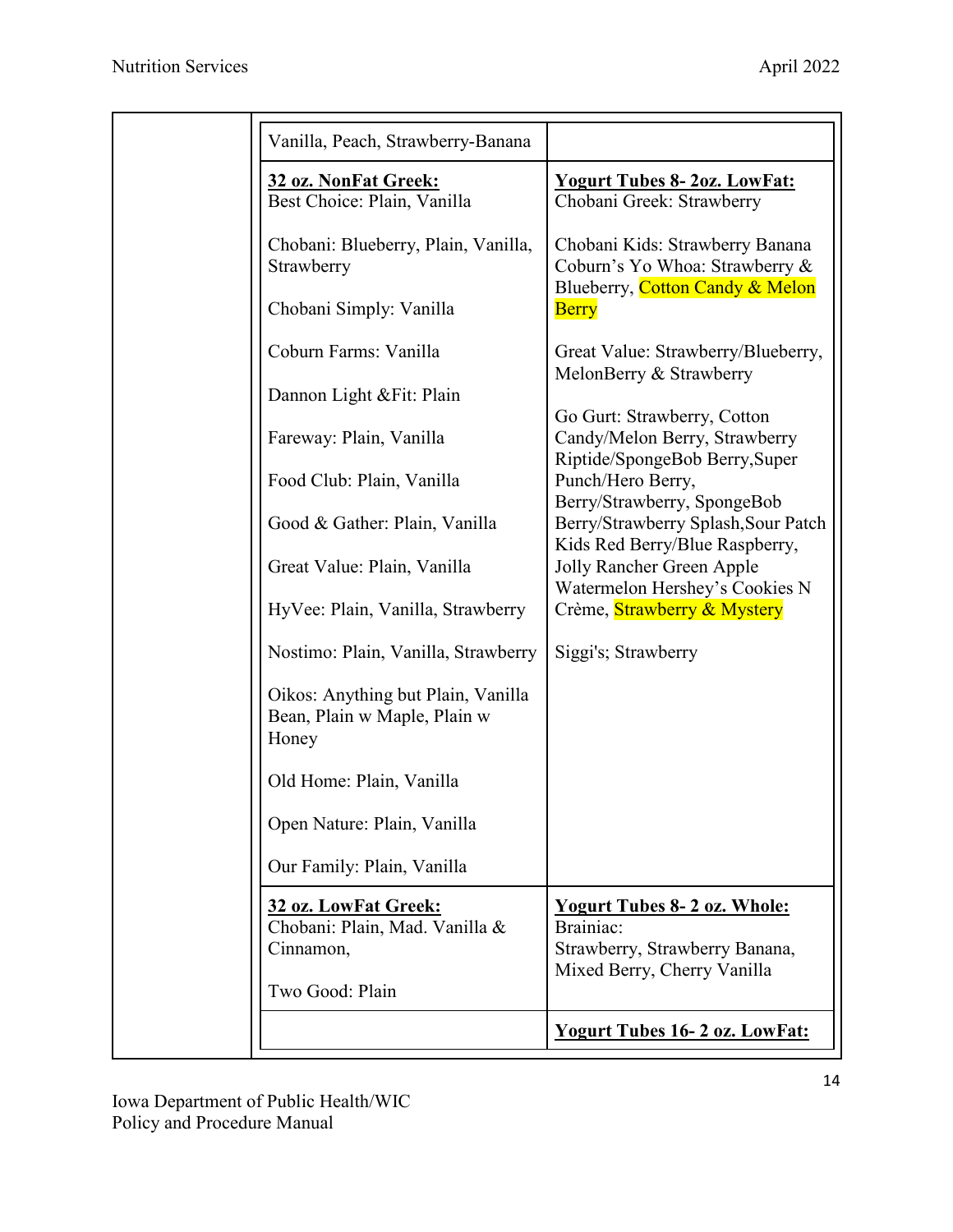| Ice Castle/Vanilla Flurries, Red<br>Berry/Blue Raspberry, Strawberry<br>& Mystery<br>Simply Go Gurt:<br>Strawberry/Mixed Berry |
|--------------------------------------------------------------------------------------------------------------------------------|
|--------------------------------------------------------------------------------------------------------------------------------|

| <b>Food Category</b>                                        | <b>Approved Brands or Varieties</b>                                                |
|-------------------------------------------------------------|------------------------------------------------------------------------------------|
| <b>INFANT</b>                                               | ONLY the brand of formula listed                                                   |
| <b>FORMUL</b><br>$\mathbf{A}$                               | ONLY the container size listed                                                     |
| or WIC<br><b>ELIGIBLE</b><br><b>NUTRITI</b><br><b>ONALS</b> | ONLY the type of formula (powder, liquid concentrate or ready to<br>use) specified |
| N <sub>O</sub><br>substitutions                             |                                                                                    |
| <b>INFANT</b>                                               | 8 ounce and 16 ounce packages<br>$\bullet$                                         |
| <b>CEREAL</b>                                               | Includes rice, oatmeal, multigrain and whole wheat                                 |
| NO added fruit                                              | <b>Approved brands include:</b><br>Beechnut                                        |
| NO added                                                    | Gerber                                                                             |
| formula                                                     | <b>Tippy Toes</b>                                                                  |
|                                                             | Gerber Organic                                                                     |
| NO added milk                                               | Earth's Best                                                                       |
| NO special<br>claims such as<br>added<br>DHA/ARA            |                                                                                    |